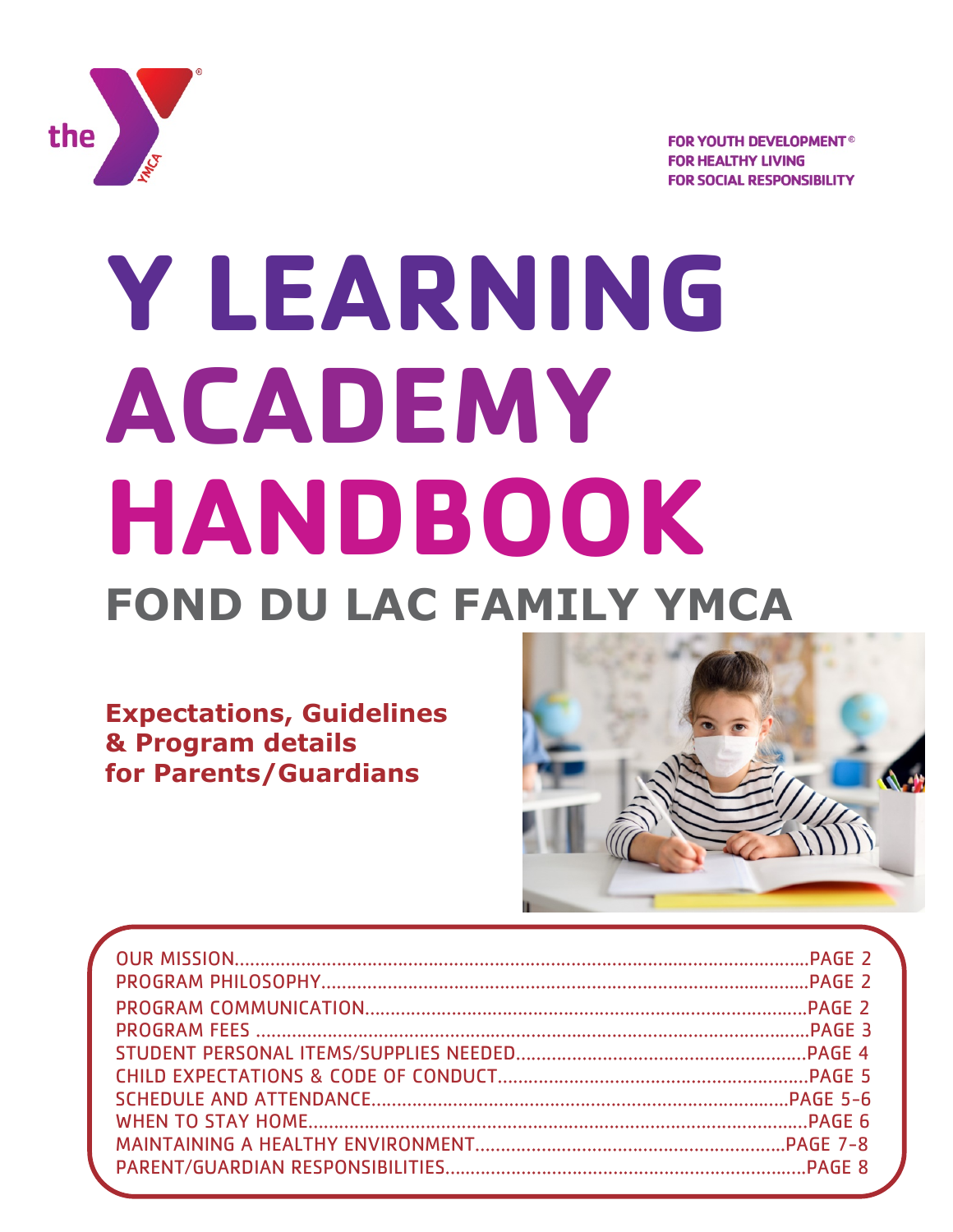

# **OUR MISSION**

The mission of Fond du Lac Family YMCA is to put Christian principles into practice through programs that build healthy spirit, mind and body for all.

Our programs and services strive to strengthen the family, guide the youth of today, and meet the ever changing needs of our community. The Fond du Lac Family YMCA believes that, in a diverse world, we are stronger when we are inclusive, when our doors are open to all and when everyone has the opportunity to learn, grow and thrive.

## Diversity Statement

Here at the Y, we believe that a healthier and stronger community emerges when everyone has the opportunity to cultivate and nurture a healthy mind, body and spirit. Our core values are honesty, respect, responsibility and caring--they quide everything we do. Together we ensure that everyone across age, ability, cultural background, ethnicity, faith, gender expression, gender identity, ideology, income, language, national origin, race, religion or sexual orientation has access to resources to reach their full potential.

## **PROGRAM PHILOSOPHY**

The Fond du Lac Family YMCA will ensure children in our program have a safe place to have a structured day and engage in their virtual school learning, while offering academic time, physical activity and peer connections, as well as instilling our core values. We understand each child will have their own individual needs and we will work together with parents/guardians to help support this.

## **PROGRAM COMMUNICATION**

#### Program Leadership Contact

All program questions or concerns should be directed to:

Jennie Mildebrandt, Director of Program Development jmildebrandt@fdlymca.org 920.921.3330 x 315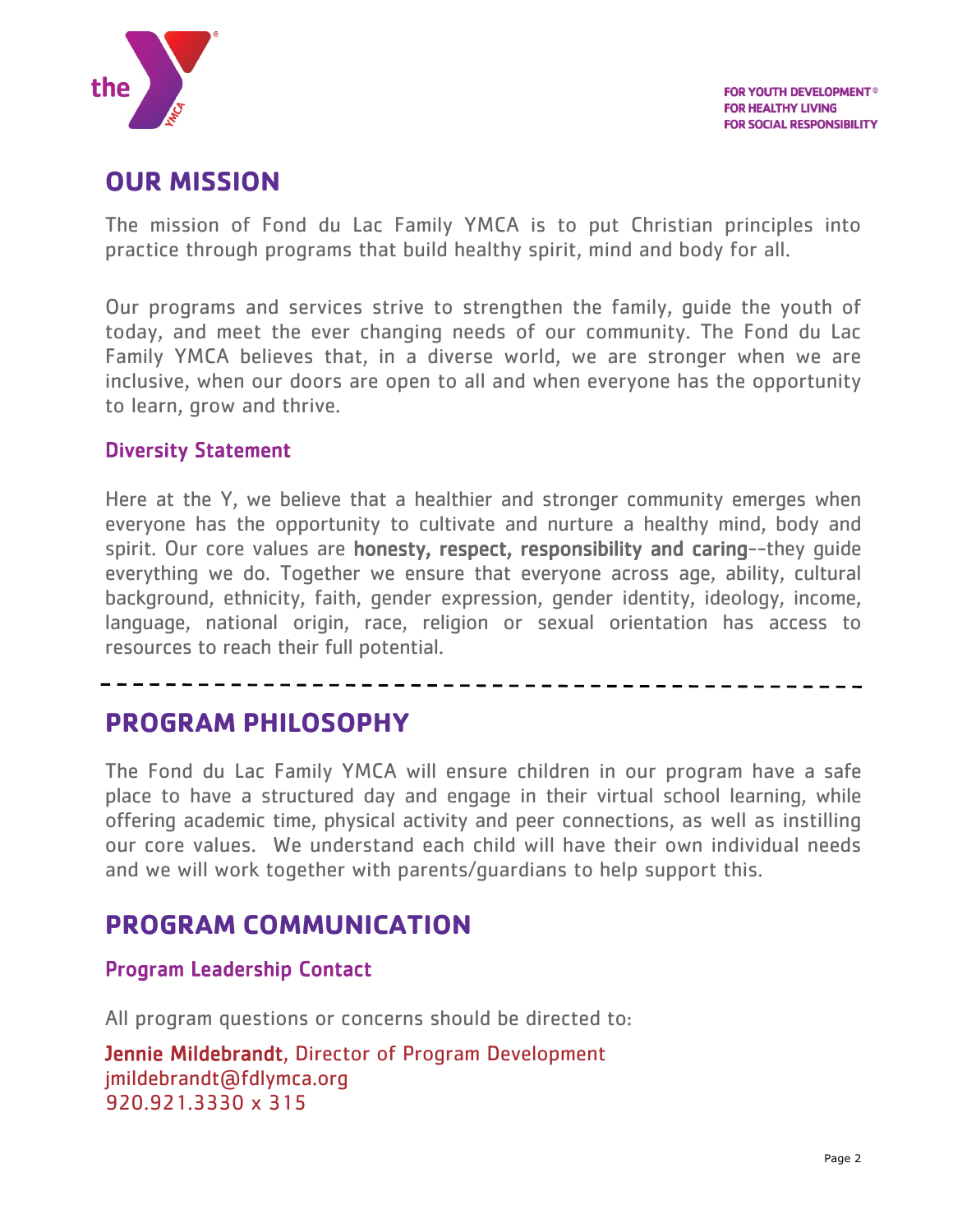

# **PROGRAM FEES**

The weekly fee for all students is \$60 for two days per week. There are no discounts provided for siblings.

## Late Fees

Children are expected to be picked up promptly by 4:30 pm daily; a late fee of \$1.00 per minute will be added to the next payment due, if fees are accrued.

#### Program Commitment

The program commitment to the Y Learning Academy is by school semester.

## **Payments**

A signed Payment Registration Form will be handed out on the first day of the program for you to indicate your payment option choice.

Enrollment can be bank drafted weekly by bank account or debit/credit card (VISA, MC, and Discover). If a draft is not established, weekly payments can be made by cash or check and fees are due to the Fond du Lac Family YMCA by each Friday for the next week.

All bank drafts take place weekly on Friday.

## Refund Policy

If you need to withdraw from the Y Learning Academy for any reason, a 2-week notice is required, and weekly fees will be due during those two weeks, whether or not the child is in attendance.

Weekly payments will not be adjusted due to absences, vacations or other personal activities. Weekly payments guarantee a child's enrollment.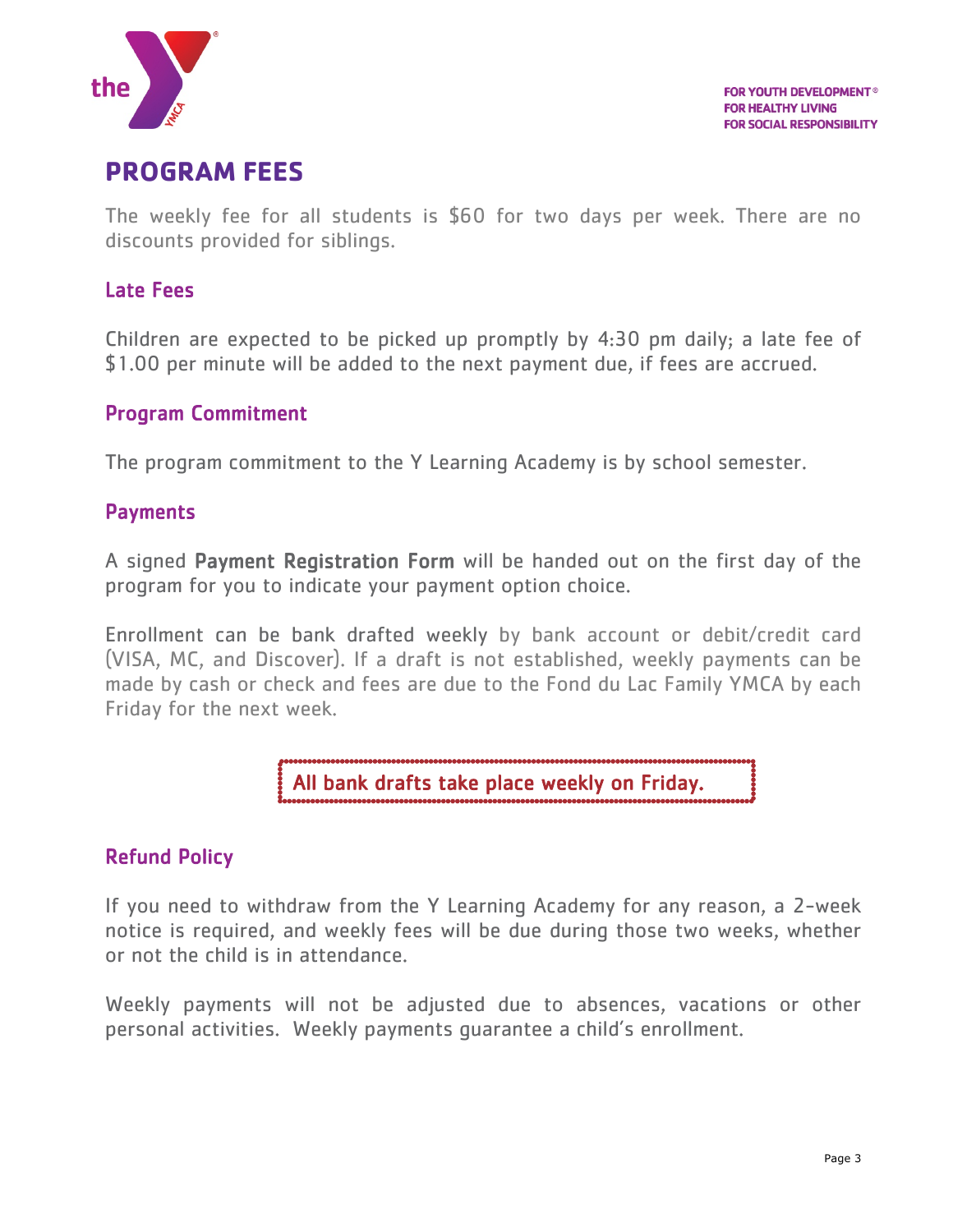

# **STUDENT PERSONAL ITEMS/SUPPLIES NEEDED**

- Your child's laptop or device for connecting to virtual learning, along with a power cord
- Individual school supplies (anything your child may need including pens, pencils, crayons, markers, scissors, notebook paper, etc.)
- Headphones with a microphone
- A mask or face covering; having an additional one is recommended
- Two healthy snacks and a lunch
- A filled water bottle
- Any medications your child takes along with a completed YMCA medication form
- A book or quiet time activity
- All personal items should be labeled and kept in personal bags throughout the day and should not be shared with other children

## Lunches and Snacks

- The Y does not serve lunch or provide snacks.
- Participants should bring a nutritious lunch, water bottle and two snacks. We recommend healthy snacks such as fresh fruit, raisins, pretzels, or granola bars.
- We recommend small, cooler-type lunch boxes.
- Refrigeration is not available. Non-perishable items are recommended.
- Children do not have access to a microwave.
- Children are not allowed to purchase items from the vending machine.

## Cell Phones/Electronic Devices

Children are only allowed to access personal cell phones if needed as an educational tool during study time only. Children will be asked to have additional items such as books, for quiet time. The Y is not responsible for lost, stolen, or damaged items.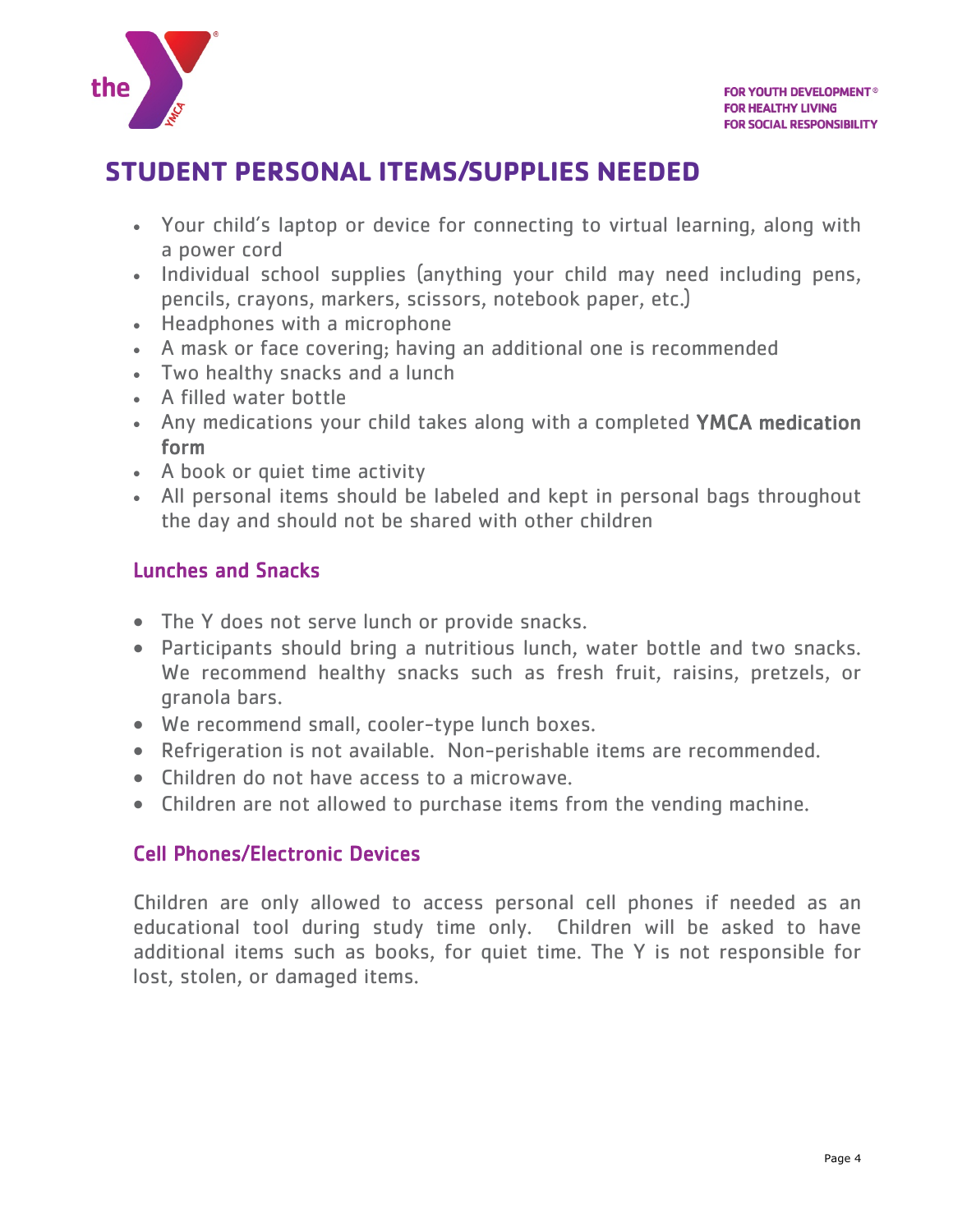

# **CHILD EXPECTATIONS AND CODE OF CONDUCT**

To ensure the safety of our program participants and for staff to create a positive environment for all, our behavior expectations are based on our four core values of CARING, HONESTY, RESPECT, & RESPONSIBILITY. These expectations are as follows:

- 1. Listen and follow directions
- 2. Do what is right.
- 3. Keep your hands and feet to yourself.
- 4. Do your best.
- 5. If you see something, say something
- 6. Be safe and have fun!

# **SCHEDULE & ATTENDANCE**

## Arrival

×

The program runs 7:30am – 4:30pm daily. Children must arrive by 8:30 am daily to attend for the day, and must be picked up promptly by 4:30 pm.

## Drop off/Pick up

Parents/guardians must check students in between 7:30 am and 8:30 am. Children can be checked out at any time during the day by stopping at the assigned home room door (parent entry is not allowed into the home room). Two program passes per child will be issued at the start of the program. Passes are to be scanned at the Welcome Center desk upon entering the facility, prior to pick up at the home room.

At pickup time, children will only be released to parents, legal guardians and those designated as emergency contacts that show a program pass. Additional passes may be requested as needed.

## Missing Program Days

Please communicate with your child's room leader if you know in advance of any days that your child will be missing. If your child is going to be absent unexpectedly, please contact the Program Director, Jennie Mildebrandt at jmildebrant@fdlymca.org, as soon as possible in the morning.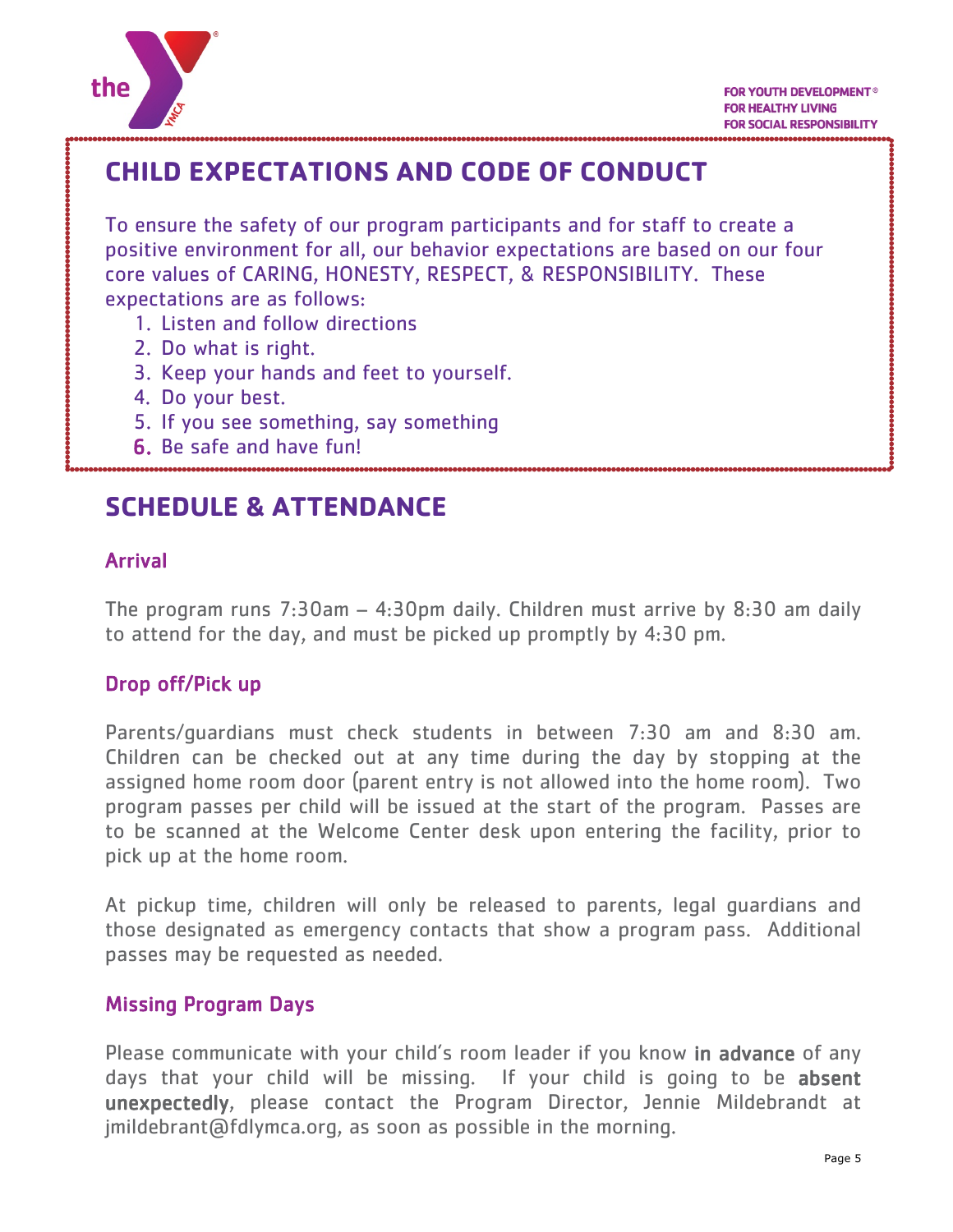

## Daily Schedule

Here is a sample of what a scheduled day could look like. Adjustments will be based on individual student needs for virtual check-in and classes.

- 1. Morning study time
- 2. Morning snack
- 3. Morning recess/activity
- 4. Lunch
- 5. Afternoon quiet time
- 6. Afternoon study time
- 7. Afternoon recess/activity
- 8. Free time until pick-up

## **WHEN TO STAY HOME**

## Symptoms prior to arrival

In an effort to minimize illness in our program and facility, we ask that you screen your child daily, prior to attending the Y Learning Academy. Please do not send your child to the Y with any of the following symptoms:

- Sore throat
- Cough
- Fever  $> 100.4$
- Diarrhea or vomiting
- Head lice
- Undiagnosed rash, sore or other skin condition
- Any other contagious disease or symptom

If your child is demonstrating any signs of cold, flu or COVID-19 symptoms please keep them home until they are symptom free for at least 72 hours without the use of medication. Any child with a temperature of 100.4 or higher should not attend the program.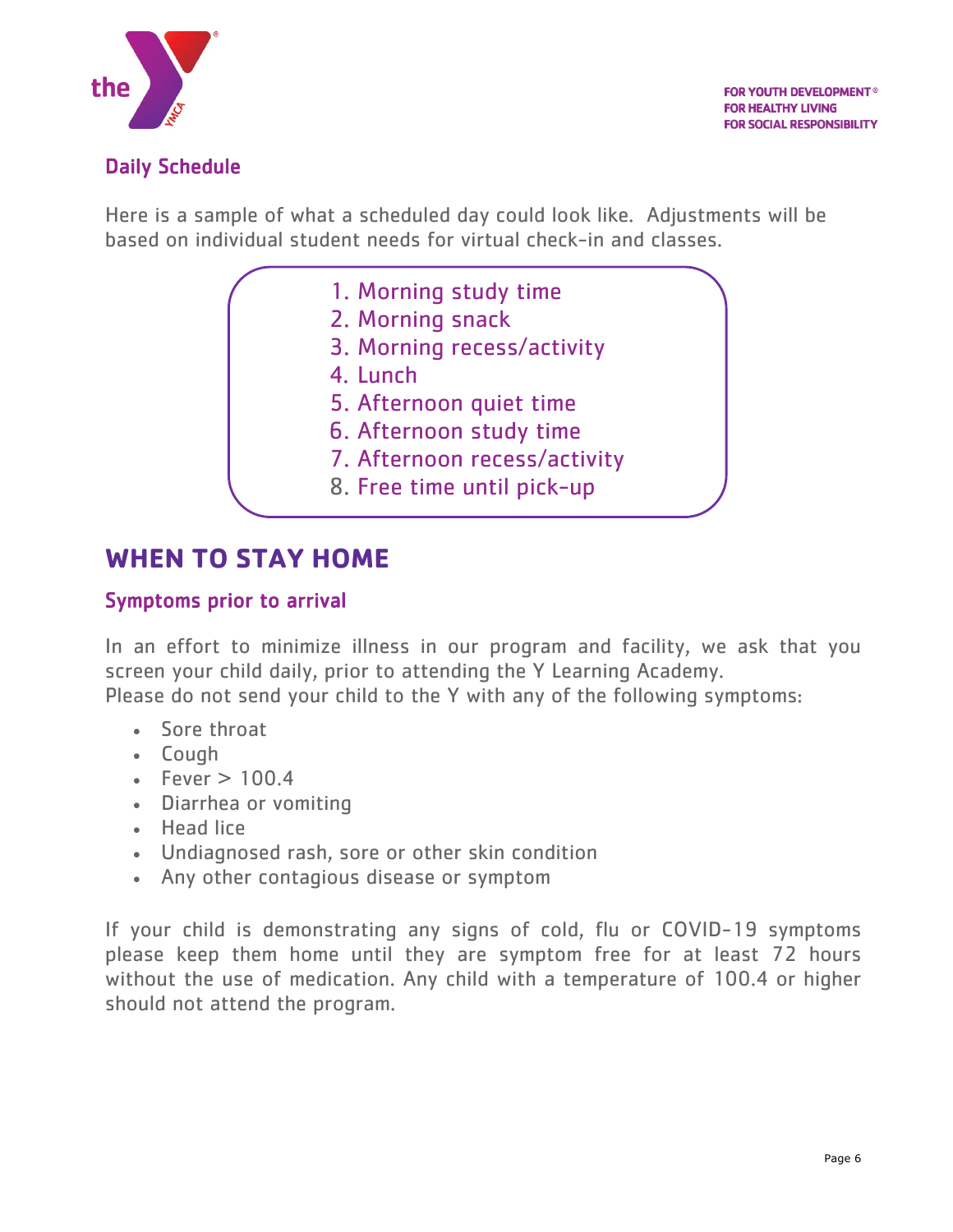

#### Symptoms while attending program

A child showing any symptoms that are consistent with cold, flu or COVID-19 will be isolated from the rest of the group and the parent/guardian will be asked to pick up the child(ren) as soon as possible. If the primary parent/guardian cannot be immediately reached, the emergency contact on file will be called.

# **MAINTAINING A HEALTHY ENVIRONMENT**

## Cleaning Protocols and Procedures

YMCA facilities will be cleaned and disinfected prior to opening and after closing each day. Cleaning will continue during operation as well. All home rooms will implement frequent disinfection of high-traffic, high-touch areas such as door handles and faucets.

Participant's personal items will be kept 6 ft. apart.

Participants and staff are required to wear facemasks/coverings during the program.

## Handwashing by children and staff:

- Upon arrival
- Scheduled hourly
- Before meals/snacks
- After blowing nose, coughing or sneezing
- After using the restroom

## Activities at the YMCA

Precautions that will be put in place to protect participants and staff include, but are not limited to:

- Reasonable social distancing 6 ft. between participants (including during meals & snacks)
- Promoting individual projects vs. group projects
- Not sharing equipment or school supplies
- Cleaning equipment in between uses